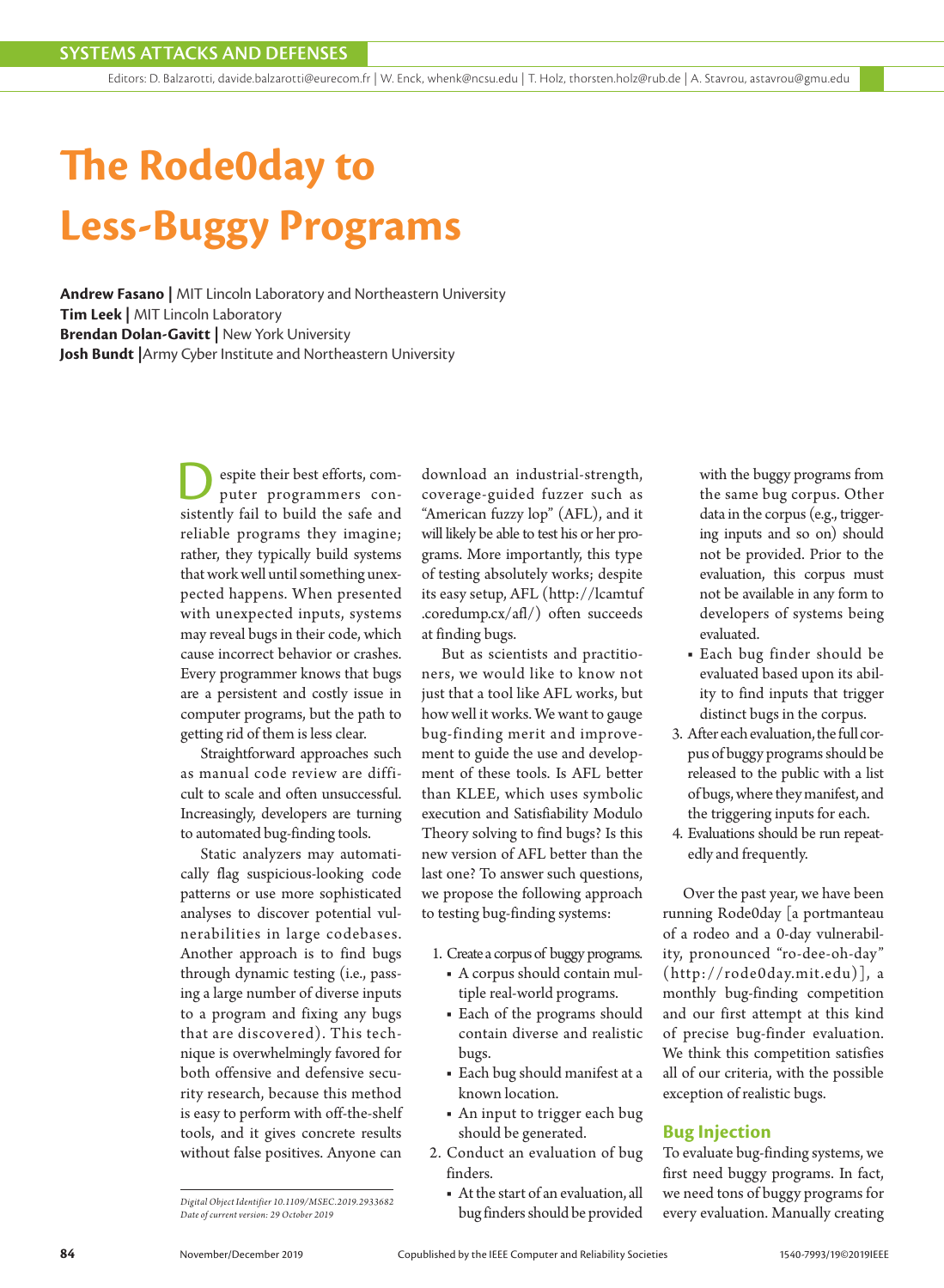these programs clearly can't scale to the demand, but fortunately, recent research has shown that buggy programs can be created automatically. Previously, we created two systems to do just that: LAVA (which stands for "large-scale automated vulnerability addition") and Apocalypse, $3$ which both automatically inject bugs into C programs.

LAVA uses a dynamic taint analysis to identify program variables controllable by input data. New code is injected into the program, which, depending on what those variables are set to, can cause a crash. The taint analysis reveals how values in the input file affect program variables; this information is used to generate input files that likely trigger each bug. LAVA combines this analysis with an empirical test to see if an input actually causes a program to crash. LAVA was presented at the IEEE Symposium on Security and Privacy in 2016, and the corpora from this article, LAVA-1 and LAVA-M, were released later the same year. At that time, the combined detection rate for a state-of-the-art fuzzer and symbolic execution bug finder was 2%. Since then, 47% of the bug-finding systems presented at the top four academic computer security conferences have self-evaluated against the LAVA-M corpus. However, the expiration date of LAVA-M seems to have come and gone, as evidenced by the Angora fuzzer<sup>1</sup> finding all of the labeled bugs in this corpus (and a few unlabeled ones, too).

Apocalypse employs symbolic execution and constraint solving as well as program synthesis to achieve a similar end. The bugs inserted by Apocalypse are fewer in number but far more complicated and stateful than are the LAVA ones. Although these bugs are harder to generate and fewer in quantity, they may better reflect the complexity of some bugs in real software.

## **Rode0day**

With access to LAVA and Apocalypse, we decided to launch a recurring bug-finding competition for which we would release a corpus of buggy programs and challenge teams to find as many of the injected bugs as they could. Each competition would run for a month, during which time teams would try their best to find bugs. At the end of each competition, we would declare a winner and release inputs to trigger each of the injected bugs. Our vision of how this competition improves bug finding is shown in Figure 1.

At the start of each Rode0day, teams are given a collection of Linux programs, sample inputs, and instructions about how to run each program on the sample inputs. Teams use their bug-finding skills to generate inputs that cause target programs to crash. When a team believes they have generated such an input, they submit it to the Rode0day API and are scored immediately. For each new bug a team finds, they are awarded 10 points. If a team is the first to find a given bug, they are awarded a single bonus point. This encourages teams to submit their generated inputs as soon as they find them. As teams submit new inputs to the API, their scores are updated in real time on a scoreboard on the Rode0day website. Although we conceal from competitors the total number of bugs that were injected into a given challenge, the scoreboard does show the number of unique bugs found by all the teams, thus providing a lower bound.

In May 2018, we ran a closed beta Rode0day competition. Using LAVA, we injected 52 bugs into two simple C programs we had written: a trivial file parser and a simple key/ value store. On average, our nine competitors found slightly more than half of the injected bugs. The first-place team, itszn, found every injected bug in roughly 5 h, an indication that future competitions should feature more substantial programs.

We launched our first official Rode0day competition in July 2018 and have been running new competitions (nearly) every month since. At the time of this writing, we have run 10 competitions with 44 buggy programs containing a total of 2,103 bugs. These programs are generated from the real software displayed in Table 1. A total of 28 teams have scored points in these competitions.

## **Results**

Administering Rode0day provides us with a wealth of empirical data about what works and what doesn't for finding bugs. It also allows us to conduct controlled experiments by introducing different types of bugs, varying the size of programs, and using different bug-injection strategies. Although we haven't yet conducted a full analysis of the data we've collected in the past year, in this article, we provide a sampling of some of our more interesting results.

One obvious question is: Which team is the best? Answering this question is not completely straightforward, because not every team has participated in every competition. To assess the relative performance of different teams, we used a version of the Elo rating system, which was developed to rank chess players. Specifically, we use the multiplayer variant of Elo described by Tom Kerrigan at http://www.tckerrigan.com/Misc/ Multiplayer\_Elo. In the Elo system, every player starts out with the same skill rating. When two players play a match against each other, the difference in their scores is used to calculate the expected outcome. The difference between the expected and actual outcome is then used to update their ratings. The rankings for our first year are shown in Table 2. The top-ranked team, afl-lazy, played in the last five competitions and won four of them. Despite being the best team to participate thus far, afl-lazy has found fewer than half the injected bugs across all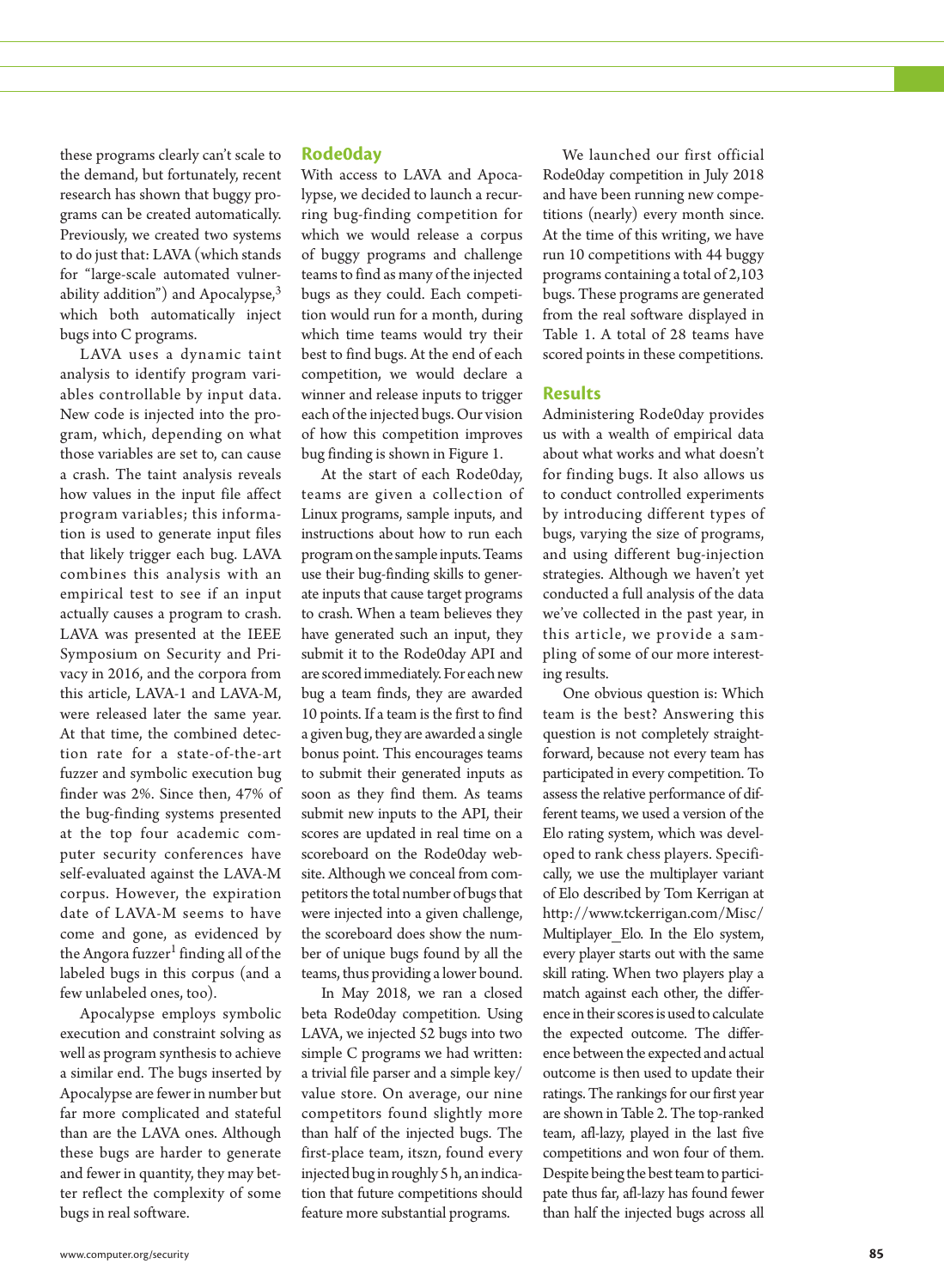

**Figure 1.** An example of how Rode0day improves bug finding.

the Rode0day competitions they participated in. Finding these injected bugs is clearly not a solved problem.

In addition to comparing team performances, we're also interested in studying what makes some bugs easy to find and others difficult. Figure 2 shows which bugs were found in a version of a file used in the November 2018 Rode0day. For this challenge,

the 59 LAVA bugs injected were of two types: simple bugs, in which a memory safety violation occurs if a value from the input matches a constant; and complex bugs, in which a memory safety violation occurs if three values from the input satisfy a particular equation. Fifty percent of the 36 injected simple bugs and 70% of the 23 injected complex bugs were

found by the six competing teams. Each column in Figure 2 corresponds to a discovered bug. The color of each square indicates the time it took to find a bug: green squares indicate bugs found within 24 h, light blue squares indicate bugs that took just over a day, and darker blue squares took longer (up to 25 days). Of these discovered bugs, some are clearly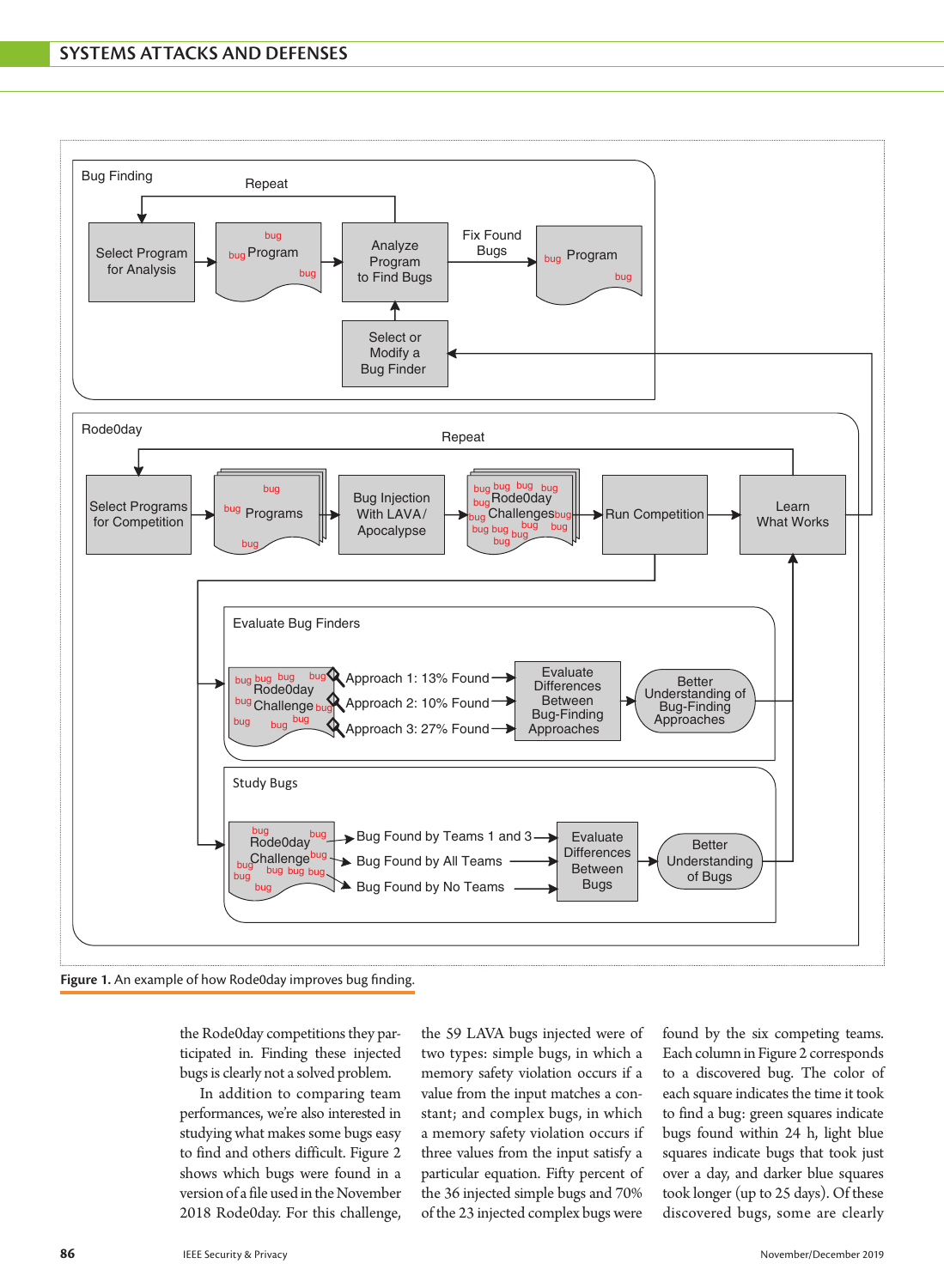| <b>Name</b> | <b>Description</b>            | $C-SLOC*$ | <b>Bugs</b><br>injected | <b>Bugs</b><br>discovered |
|-------------|-------------------------------|-----------|-------------------------|---------------------------|
| File        | File parser                   | 15,671    | 657                     | 431                       |
| LibYAML     | YAML parser                   | 10,324    | 231                     | 216                       |
| Libjpeg     | JPEG parser                   | 20,316    | 268                     | 268                       |
| Bzip2       | File compressor               | 5,820     | 28                      | 28                        |
| Duktape     | JavaScript engine             | 83,793    | 18                      | 15                        |
| Grep        | Regular expression<br>matcher | 70,030    | 80                      | 78                        |
| Jq          | JSON parser                   | 16,897    | 332                     | 210                       |
| Pcre2grep   | Regular expression<br>matcher | 83,113    | 184                     | 180                       |
| Sqlite      | Database                      | 12,902    | 56                      | 24                        |
| Tinyexpr    | Math engine                   | 1,241     | 44                      | 37                        |

**Table 1. The target programs used in Rode0day competitions.**

*\*Lines of C code as measured by David A. Wheeler's SLOCCount. SLOC: source lines of code.*

easier to find than others, as evidenced by multiple teams finding the same bugs within a day.

Of the 34 discovered bugs shown, the rightmost column represents a bug found by a single team after 25 days of searching. To understand some of the challenges involved in finding this bug, let's walk through what needs to occur for it to be triggered. The bug requires three

separate program variables (i.e., *A*, *B*, and *C*) to be set to values copied from separate portions of the input file. If the values of *A*, *B*, and *C* satisfy the equation  $((A * B) - C) = 0$ xf14ec3, an index into an array is offset by the value from *B,* so it is possible (though difficult) to generate an input that will lead to an out-ofbounds array access. The input file also determines the path taken by



| <b>Place</b>   | <b>Elo score</b> | <b>Team name</b> |
|----------------|------------------|------------------|
| 1              | 1,087            | afl-lazy         |
| $\overline{2}$ | 1,069            | itszn            |
| 3              | 1,027            | H3ku             |
| 4              | 1,017            | <b>REDQUEEN</b>  |
| $\overline{5}$ | 1,062            | NU-AFL-QSYM      |

the program, and this path must visit the locations in the code where *A*, *B*, and *C* are assigned values from the input. However, the sample input provided to competitors did not execute this code for *A* and *C,* nor did it reach the potentially invalid array access. Competitors had to find an input that could reach these parts of the program.

But these challenges are not unique to this bug; other bugs required solving similar equations and executing new parts of the program. So why was this bug so much harder to find than others? And why could NU\_AFL\_QSYM find it and other teams could not? As we continue to run our Rode0day competitions, we hope to collect enough data to answer questions like these.



**Figure 2.** A visualization of when teams found bugs in *file2\_S2* during the November 2018 Rode0day. Green indicates the bugs found within 24 h of a team's first score. The stars denote the first team to find a bug.